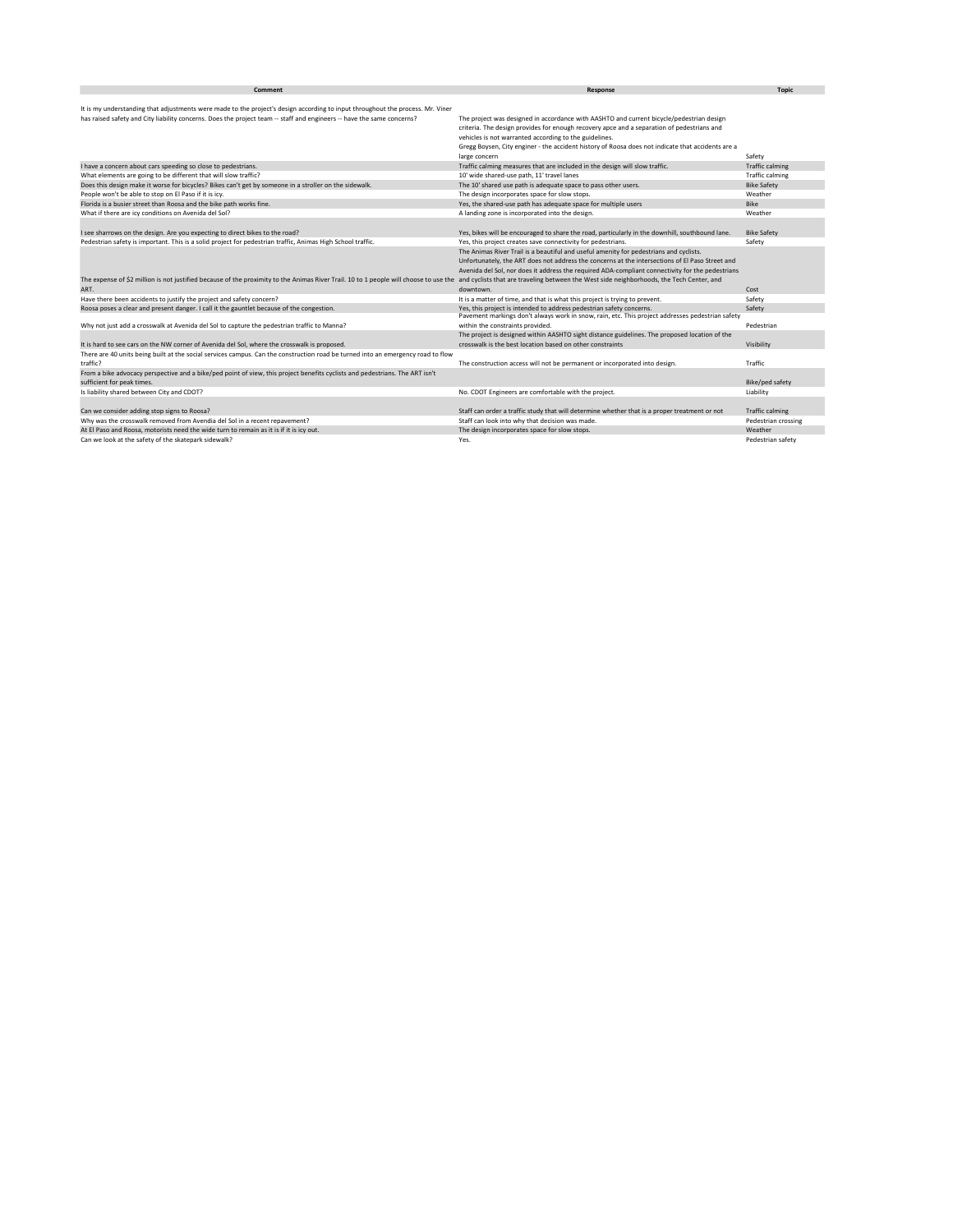The Animas Crossing Homeowners Association strongly opposes the proposed sidewalk reconfiguration in the parking lot at the<br>base of El Paso Avenue as it approaches the driveways to our condos. This change will invite all b Avenue, coming from the Animas River Trail or from Roosa Avenue, to use the sidewalk in front of our driveway and then exit to the street.

This will dramatically add to the existing safety problem of speeding bikers on the sidewalk darting in front of our driveway, and in many cases then turning to go up W Third Ave. In the last year alone a vehicle collision sent a biker to the ER, and there were<br>at least four near misses of speeding bikers almost hitting pedestrians. This safety proble truck head on.

-...<br>ed new configuration will greatly exacerbate the existing safety issues by directing bike traffic onto the sidewalk in front of the Animas Crossing condos. — Homeowners Board member

#### Part 1 of 2

I attended the meeting last Wednesday on Roosa Avenue; and, as a cyclist and a resident of Animas Crossings I have a number of concerns about the project:

1) To my knowledge there never was a public meeting for comments before this meeting. Given that significant time and money Thank you for submitting your concerns regarding the Roosa Avenue Connect Project. These has already been spent on this project over several years it is incomprehensible to me that public comments were not solicited previously.

2) We already have the river trail where people can walk and ride bikes. Why do we need another pedestrian walkway and cycle future correspondence regarding the project. We appreciate your interest and involvement. route? A comment was made that the river trail in this area is inadequate to handle the expected needs in the coming years. Why can't we just widen the existing trail?

3) I sometimes ride my bicycle on the river trail and sometimes on the street. When I am on the river trail, if there is congestion the 2012 Multimodal Transportation Master Plan, which included over 75 public meetings. Th ahead of me or a person (often a child) or a dog suddenly darts onto the trail I safely swerve around on the grass. When I am<br>riding in the bike lane along the street, I have plenty of room to move over if a car swerves to bike lane along the northbound side of the road and the new sidewalk any of this will be dangerous. If I am on the sidewalk and out to stakeholders of the project in the early stages of design and held stakeholder meetings something darts out in front of me I would either swerve off to the road side and fall over the curb or swerve off to the other side which no longer has a guardrail and fall down the hill. If I am in the bike lane on the road I have to swerve to the sidewalk side and fall as I hit the rise of the sidewalk.

4) The proposed El Paso St. intersection will be extremely dangerous in the winter. Currently, during and after snowstorms the residents here at Animas Crossings watch the drivers coming down the hill and sliding all around when they reach Roosa Ave.<br>With the current curvature of the intersection they at least have a possibility of a sliding turn. of the intersection these cars will come down the street and just continue into the parking lot opposite the intersection.

5) The proposed changes at the Avenida del Sol intersection will cause more accidents for cyclists and motorists. For motorists<br>or cyclists coming down Avenida del Sol currently it is very difficult to see vehicles or cycl cliffs along the road block the view and travelers must pull out a significant distance onto Roosa Ave. in order to see oncoming traffic. With the proposed removal of the bike lane on the southbound side of Roosa and moving the travel lane closer to the cliffs this blind intersection will become even more dangerous.

feedback.

Part 1 of 2 comments will be placed in the project file and added to our ongoing public comment log. Additionally, I have added your contact information to our list of project stakeholders for all Please see responses to your comments below in green. Intersections and sidewalks along Roosa Avenue were identified for accessibility improvements throughout the public comment process of project was again discussed in public meetings in the 2016 update of the Multimodal Transportation Plan. In addition to this robust public process, the Multimodal Division reached Multimodal Advisory Board reviews design of projects from the conception through completion, and those monthly meetings are always open to the public for comments. Public feedback is solicited and encouraged The Animas River Trail is a beautiful and useful amenity for pedestri and cyclists. Unfortunately, the ART does not address the concerns at the intersections of El Paso Street and Avenida del Sol, nor does it address the required ADA-compliant connectivity for the pedestrians and cyclists that are traveling between the West side neighborhoods, the Tech Center, and downtown. Widening the existing trail would not address these connectivity concerns. The shared-use path and roadway are designed according to AASHTO and ADA guidelines, with enough space to accommodate cyclists, pedestrians and motorists. The roadway is intended to be shared between cyclists and motorists, and the shared-use path is intended to be shared between pedestrians and cyclists. As such, all roadway and pathway users are expected to share the space and operate safely. This may be an opportunity to further educate the public<br>to share the space and operate safely. This may be an opportunity to further educate the public about safe share-the-road practices and use of shared-use paths. Various

Please know that we have received your comments. Thank you for taking the time to send your

# Safety